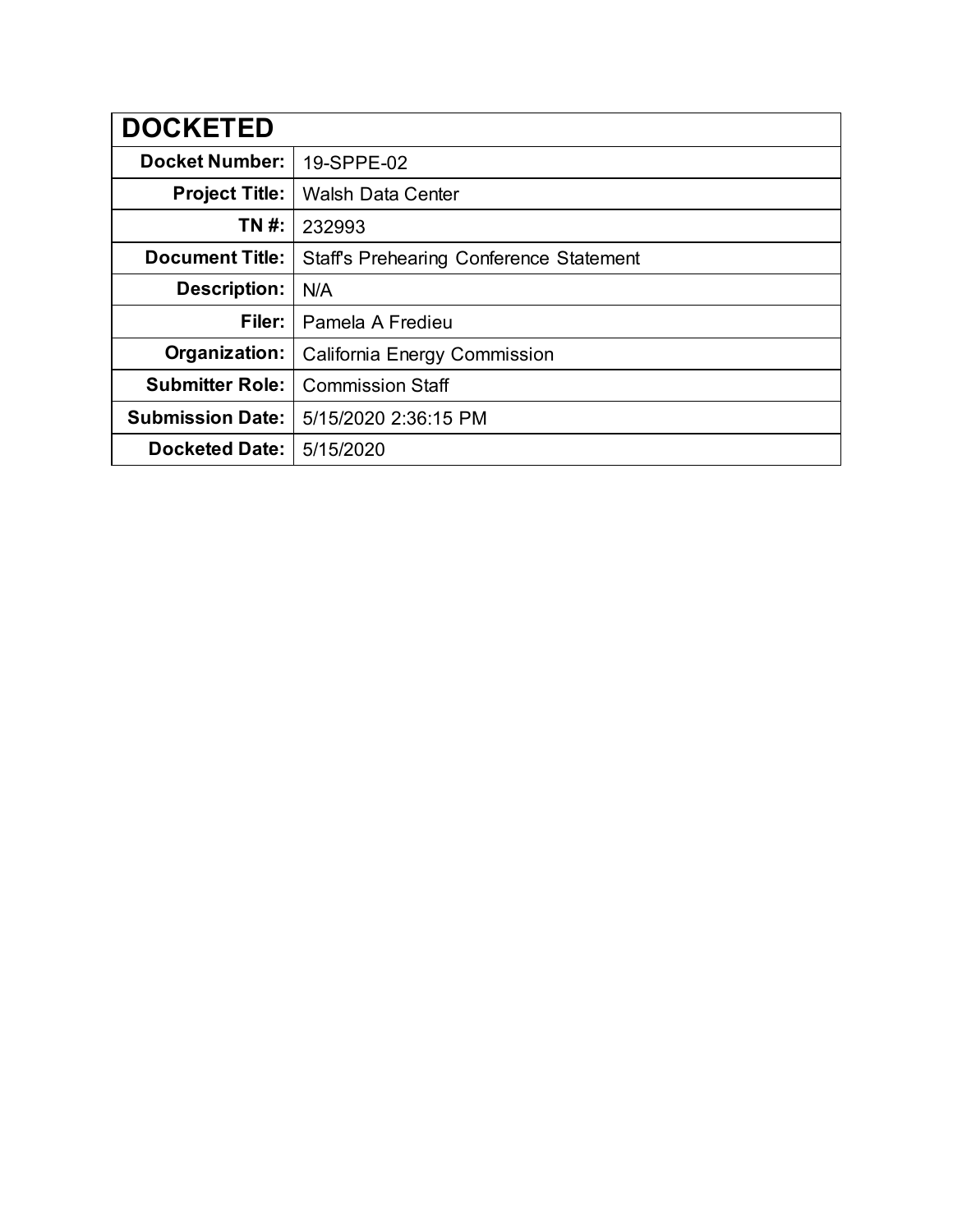

**Before the Energy Resources Conservation and Development Commission of the State of California 1516 Ninth Street, Sacramento, CA 95814 1-800-822-6228 – [www.energy.ca.gov](http://www.energy.ca.gov/)**

**APPLICATION FOR SMALL POWER PLANT EXEMPTION FOR THE:**  $\vert$  Docket No. 19-SPPE-02 *WALSH BACKUP GENERATING FACILITY*

## **ENERGY COMMISSION STAFF'S PREHEARING CONFERENCE STATEMENT**

On April 30, 2020, the Walsh Backup Generating Facility Committee issued a Notice of Prehearing Conference and Evidentiary Hearing, Revised Scheduling Order, and Further Orders. In the Order, the Committee set the Prehearing Conference Statement and Exhibit List filing deadline for May 15, 2020. This document responds to the Committee's Order.

**1. The subject areas that are complete and ready to proceed to Evidentiary Hearing.**

All subject areas are complete and ready to proceed to hearing.

The purpose of the small power plant exemption proceeding is not to arrive at a decision to approve the project or not, but to determine whether to exempt the project from the Commission's jurisdiction. Therefore, topics and issues normally the subject of testimony in a Commission's licensing proceeding such as integration of permits and licenses issued by other agencies, implementation and verification of mitigation, consistency with other laws and regulations and implementation of the general construction and compliance conditions are not considered.

**2. The subject areas upon which any party proposes to introduce testimony in writing rather than through oral testimony.**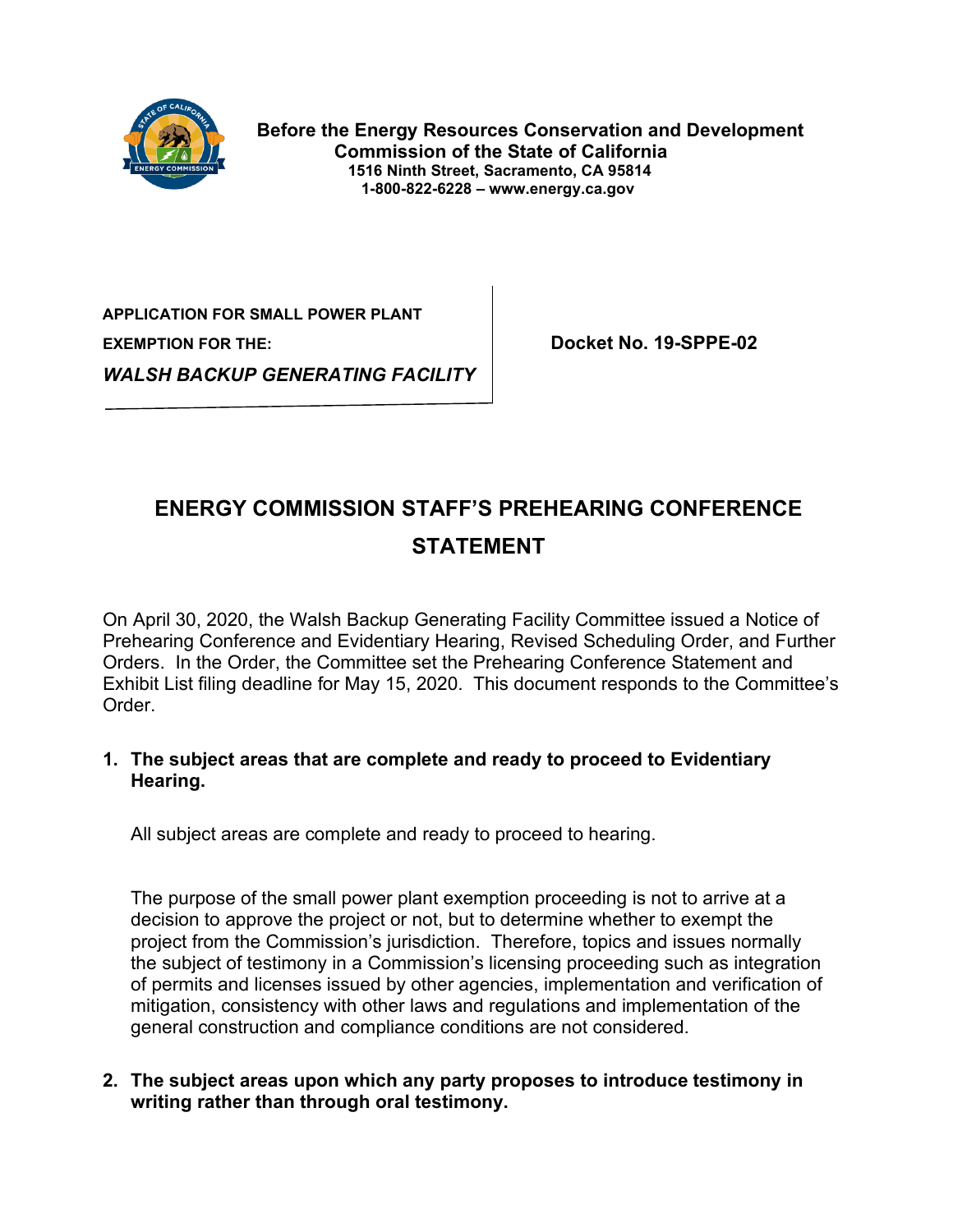Staff proposes that all subjects can be adequately addressed through written testimony. Staff's documentary evidence for this Small Power Plant Exemption proceeding includes Commission Staff's Initial Study and proposed Mitigated Negative Declaration, Staff's response to comments on the Initial Study and Staff's response to Committee questions. However, if requested by the Committee, Staff is prepared to provide witnesses in the areas of Air Quality, Greenhouse Gases (GHG), Energy Resources and Public Health.

## **3. The subject areas that are not complete and not yet ready to proceed to Evidentiary Hearing, and the reasons therefor.**

All subject areas are complete.

## **4. The subject areas that remain disputed and require adjudication, the issues in dispute, and the precise nature of the dispute for each issue.**

No public comments were received on the Initial Study and Mitigated Negative Declaration. The County of Santa Clara Roads and Airports Department and BAAQMD submitted agency comments. The BAAQMD suggested project enhancements for staff to consider. The BAAQMD staff suggested an expanded health risk assessment analysis. After consulting with BAAQMD staff, a supplemental health risk assessment analysis was generated, consistent with BAAQMD staff recommendations, and is included in the response to Committee questions. Based on BAAQMD comments, staff also included additional discussion on the consistency of the project with long term state GHG reduction goals.

Intervenor, Robert Sarvey, filed two documents titled Reply Testimony and another document titled Opening Testimony which contained a mix of comments and data relating to Silicon Valley Power's (SVP) power content label and current infrastructure construction plans as well as reiterations of the BAAQMD comments. In the filings Mr. Sarvey argues that SVP will not have enough power to supply future demand and that somehow all electricity derived from natural gas within SVP portfolio will be directed to the project and other data centers.

Staff believes the Initial Study, staff's extensive response to comments and responses to Committee questions, fully address the issues raised and thus, no subject areas remain in dispute.

**5. The identity of each witness the party intends to sponsor at the Evidentiary Hearing, the subject area(s) about which the witness(es) will offer testimony, whether the testimony will be oral or in writing, a brief summary of the testimony to be offered by the witness(es), qualifications of each witness and the time required to present testimony by each witness.**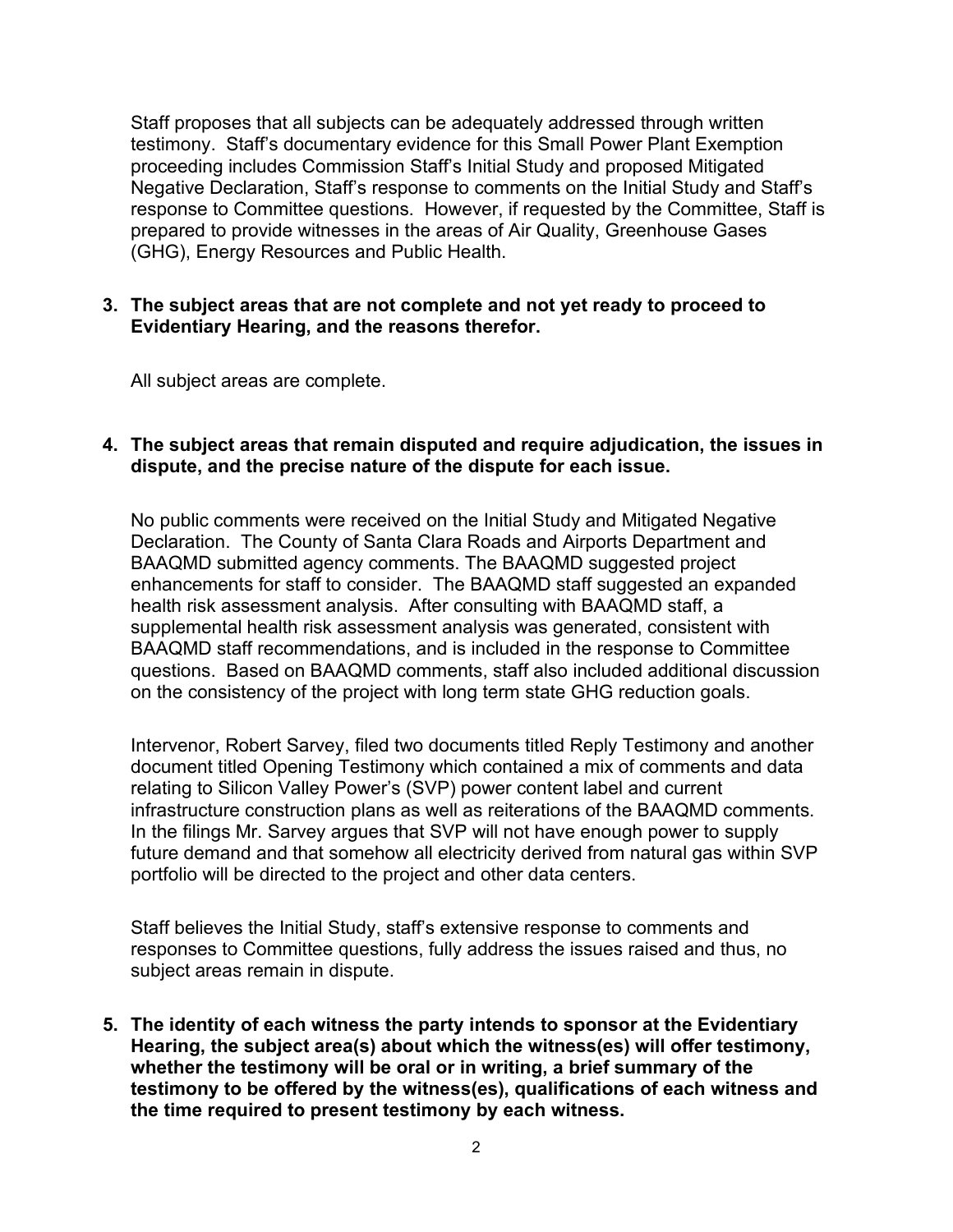The scheduling order notes that witnesses are to provide a brief opening statement summarizing key points of their testimony. Staff intends to have the following witnesses available to make opening statements and provide direct testimony primarily to highlight key points in response to the Committee questions:

Dr. Ann Chu: **Public Health (**approximately 10 min)

Dr. Wenjun Qian, PE: **Air Quality/Public Health modeling** (approximately 5 min)

Dr. Tao Jiang, PE: **Air Quality/GHG emissions** (approximately 10 min) Brewster Birdsall, PE: **Air Quality** (approximately 5 min)

To provide responses to issues raised by intervenor Robert Sarvey on the topic of Energy Resources the following staff will provide an opening statement and direct testimony:

Shahab Khoshmashrab, PE: **Energy Resources** (approximately 5 min) Kenneth Salyphone, MS: **Energy Resources** (approximately 5 min)

Kevin Kolnowski from Silicon Valley Power will provide direct responses on the issues raised by Mr. Sarvey related to the adequacy of grid power serving the project and future RPS compliance. (approximately 10 min)

**6. Subject areas upon which the party desires to question the other parties' witness(es), a summary of the scope of the questions (including questions regarding witness qualifications), the issue(s) to which the questions pertain, and the time desired to question each witness. (Note: a party who fails to provide, with specificity, the scope, relevance, and time for questioning other parties' witness(es) risks preclusion from questioning witnesses on that subject area).**

Staff may have questions for Robert Sarvey related to statements made in his rebuttal and opening testimony (TN#s 32748, 32749, 232974) covering the topic of energy resources, SVP's power supply and Air Quality.

**7. A list identifying exhibits with transaction numbers (TN) that the party intends to offer into evidence during the Evidentiary Hearing and the technical subject areas to which they apply (see below for further details on Exhibit Lists).**